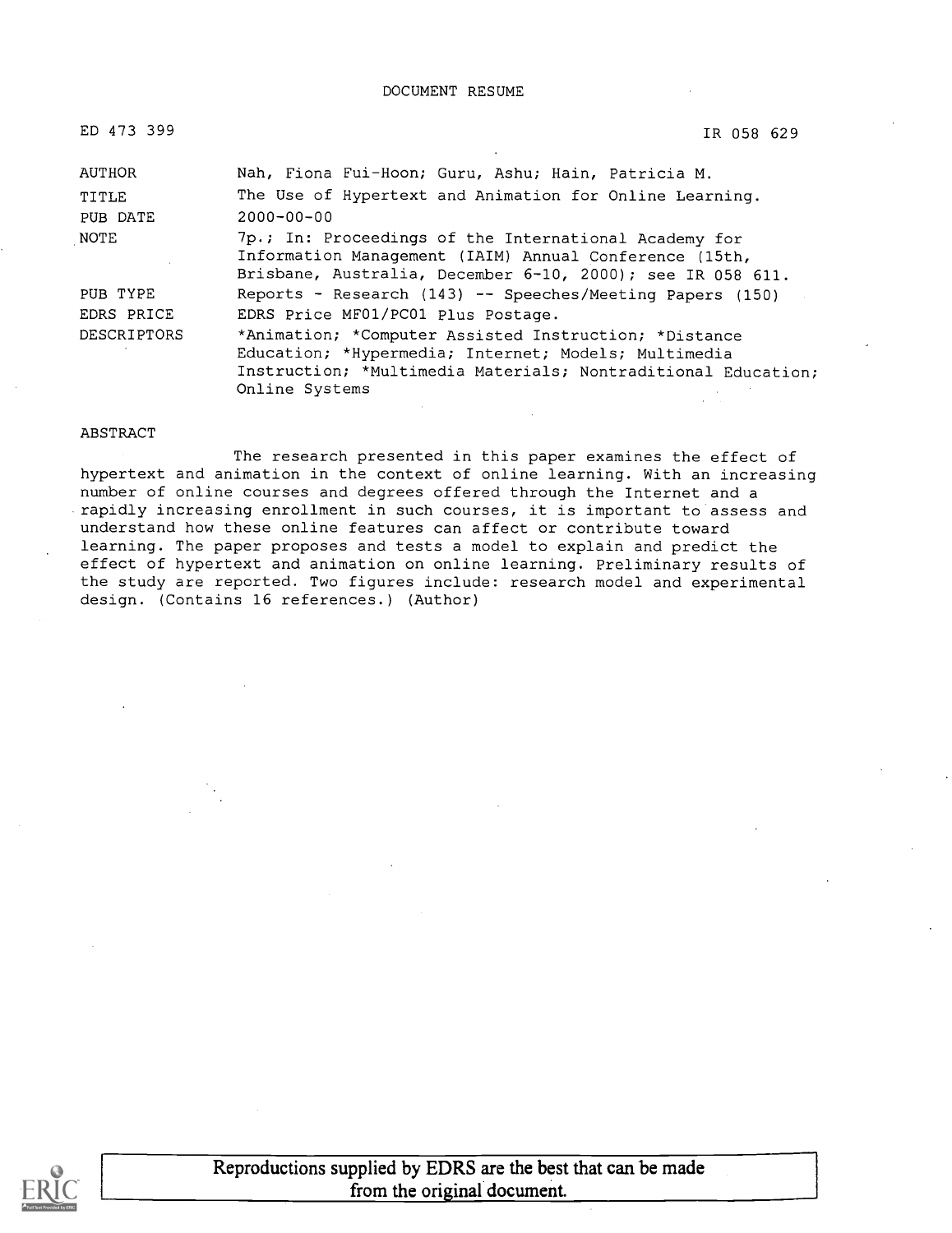# THE USE OF HYPERTEXT AND ANIMATION FOR ONLINE LEARNING

Fiona Fui-Hoon Nah University of Nebraska-Lincoln

PERMISSION TO REPRODUCE AND DISSEMINATE THIS MATERIAL HAS BEEN GRANTED BY

TO THE EDUCATIONAL RESOURCES<br>INFORMATION CENTER (ERIC) INFORMATION CENTER (ERIC)

T. CAse

1

ED 473 399

Ashu Guru University of Nebraska-Lincoln U.S. DEPARTMENT OF EDUCATION<br>Office of Educational Research and Improvement<br>EDUCATIONAL RESOURCES INFORMATION

This document has been reproduced as<br>This document has been reproduced as<br>originating it.

Minor changes have been made to improve reproduction quality.

Points of view or opinions stated in this<br>document do not necessarily represent<br>official OERI position or policy.

Patricia M. Hain University of Nebraska-Lincoln

#### ABSTRACT

This research examines the effect of hypertext and animation in the context of online learning. With an increasing number of online courses and degrees offered through the Internet and a rapidly increasing enrollment in such courses, it is important to assess and understand how these online features can affect or contribute toward learning. We propose and test a model to explain and predict the effect of hypertext and animation on online learning. Preliminary results of the study are reported.

#### INTRODUCTION

 $\sum$  alte co than 54,000 online education courses were offered in and ord  $\sum_{n=1}^{\infty}$   $\frac{1}{2}$ Currently, the Internet dominates in the development of information and communication technology. Internet has taken an important role in our daily life by providing a wide range of services including entertainment, education and business. In the field of education, the Internet is used not only to supplement classroom teaching, but also as an increasingly popular medium for delivery of online education courses. An immense amount of research literature and Internetbased teaching modules are added to this network continually. These resources aim towards being a viable alternative for distance learning. According to a survey by the U.S. Department of Education, a total of more

1998, with 1.6 million students enrolled (Lewis et al. 1999). Such online courses continue to proliferate very quickly.

Advances in Internet technology have provided users access to not only text and graphics but also digitized audio, video signals, and animations as well. Two online features that have made the Internet more adaptable for education and learning are Hypertext and Animation.

"Hypertext" is the organization of information units into connected associations that the users can choose to relate at the click of a mouse. Hypertext has been found to be an effective method of training because it provides user flexibility and control over the method, speed, location, and order of information access (Marshall and Shipman

c:4 342

Proceedings of the 15<sup>th</sup> Annual Conference of the International Academy for Information Management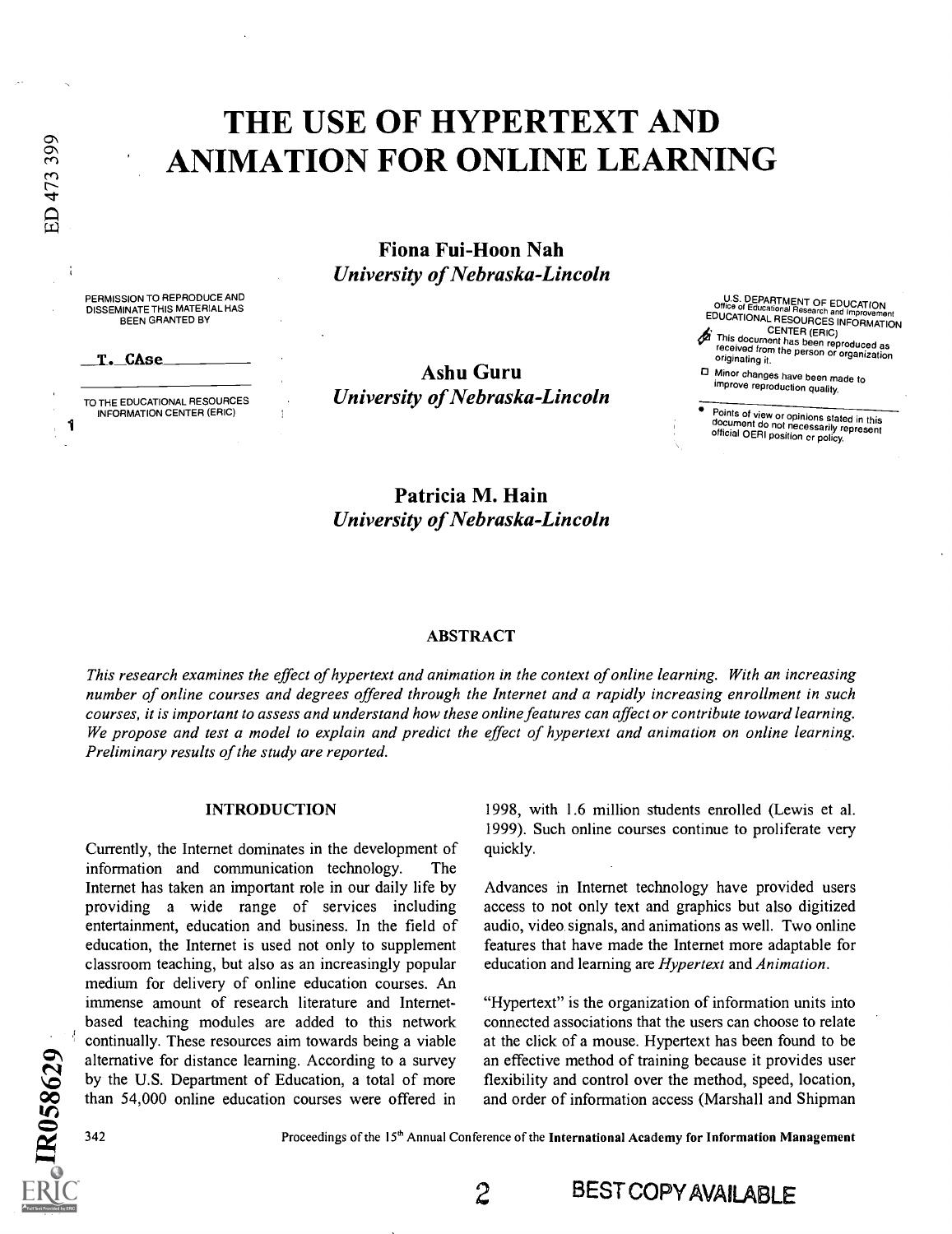1995). In this way it caters to a wide range of users who have different goals, interests, requirements and comprehension abilities. Hypertext not only allows students the flexibility to access class information discretely in order to match their pace and personal requirements, but also furnishes students with a knowledge domain through which they can gain/retrieve information at their own pace to match their study order.

Research has shown that individuals comprehend information better with visualization than with written text. One of the simplest forms of visualization is "Animation". Animation refers to computerized simulation of processes using images to form a synthetic motion picture. In the context of learning, Pezdek and his colleague (Pezdek and Stevens 1984; Pezdek 1987) predict that the use of the visual mode of communication effects the human mind to have a higher grasping and retaining capability. Animation is also expected to contribute toward learning since it appeals to the power of the human visual system (Clary, 1997). In Kehoe's (1996) review of studies on animation in education, visual aids are found to have a dramatic positive effect on learning if certain conditions ("explanative text", "sensitive tests", "explanative illustrations", "inexperienced learners") are met (Mayes 1989).

The Internet and its related technologies have provided us with not only a new dimension in education, but also a wider range of teaching and learning styles. With an increasing enrollment in web-based courses and the large amount of resources invested in designing such courses, it is important to investigate how Hypertext and Animation can influence students' learning behavior and experience, and their subsequent impact on effectiveness of learning. Using the concept of Flow (Csikszentmihalyi and Csikszentmihalyi 1988; Hoffman and Novak 1994), we construct a model to explain the effect of hypertext and animation in the online learning environment. Empirical studies are being carried out to test this model.

### FLOW THEORY AND CONCEPTS

Flow is the feeling or sensation of enjoyable experiences and the process of optimal experience (Csikszentmihalyi and Csikszentmihalyi 1988). Understanding flow is important in all disciplines and systems -- if a discipline or system can provide the users with sensation of enjoyable experiences, then the users will voluntarily gain increasingly more information from the system and take a more active role in participation. In this manner the more the users enjoy and learn from the experiences the more will be the evolution of the discipline. There have been various definitions and descriptions given to flow. One such description is (Csikszentmihalyi and Csikszentmihalyi 1988 p. 29):

Artists, athletes, composers, dancers, scientists and people from all walks of life, when they describe how it feels when they are doing something that is worth doing for its own sake, use terms that are interchangeable in their minutest details. This unanimity suggest that order in consciousness produces a very specific experimental state, so desirable that one wishes to replicate it as often as possible. This particular "state" is given the name 'flow."

Privette and Bundrick (1987) have defined the same term as

... an intrinsically enjoyable experience, is similar to both peak experience and peak performance, as it shares the enjoyment of valuing of peak experience and the behavior of peak performance. Flow per se does not imply optimal joy or performance but may include either or both.

Challenges and skills are the universal preconditions of flow. For flow to occur, it is necessary to have a balance between the level of challenges and the level of skills possessed by an individual in a situation (Csikszentmihalyi and Csikszentmihalyi 1988), and for the flow to be sustained for long these challenges should "become more complex" (Csikszentmihalyi 1982) over time. Csikszentmihalyi (1982) uses the example of a tennis player to illustrate and support the concept of flow. According to Csikszentmihalyi, a tennis player who enjoys the game will improve his/her skills through playing tennis. Now if the challenge imposed by the opponent of this player does not increase/improve, the player will get bored and eventually lose interest unless he/she finds an opponent who offers challenges that meet the improved skills of this player.

Researchers have suggested that flow is a useful construct for describing our interactions with computers (Csikszentmihalyi 1990; Ghani 1991; Ghani and Deshpande 1993; Webster, Trevino, and Ryan 1993). According to Hoffman and Novak (1994), control, content, and motivational characteristics influence four direct determinants of the Flow state: 1) Perceived

Proceedings of the 15<sup>th</sup> Annual Conference of the International Academy for Information Management

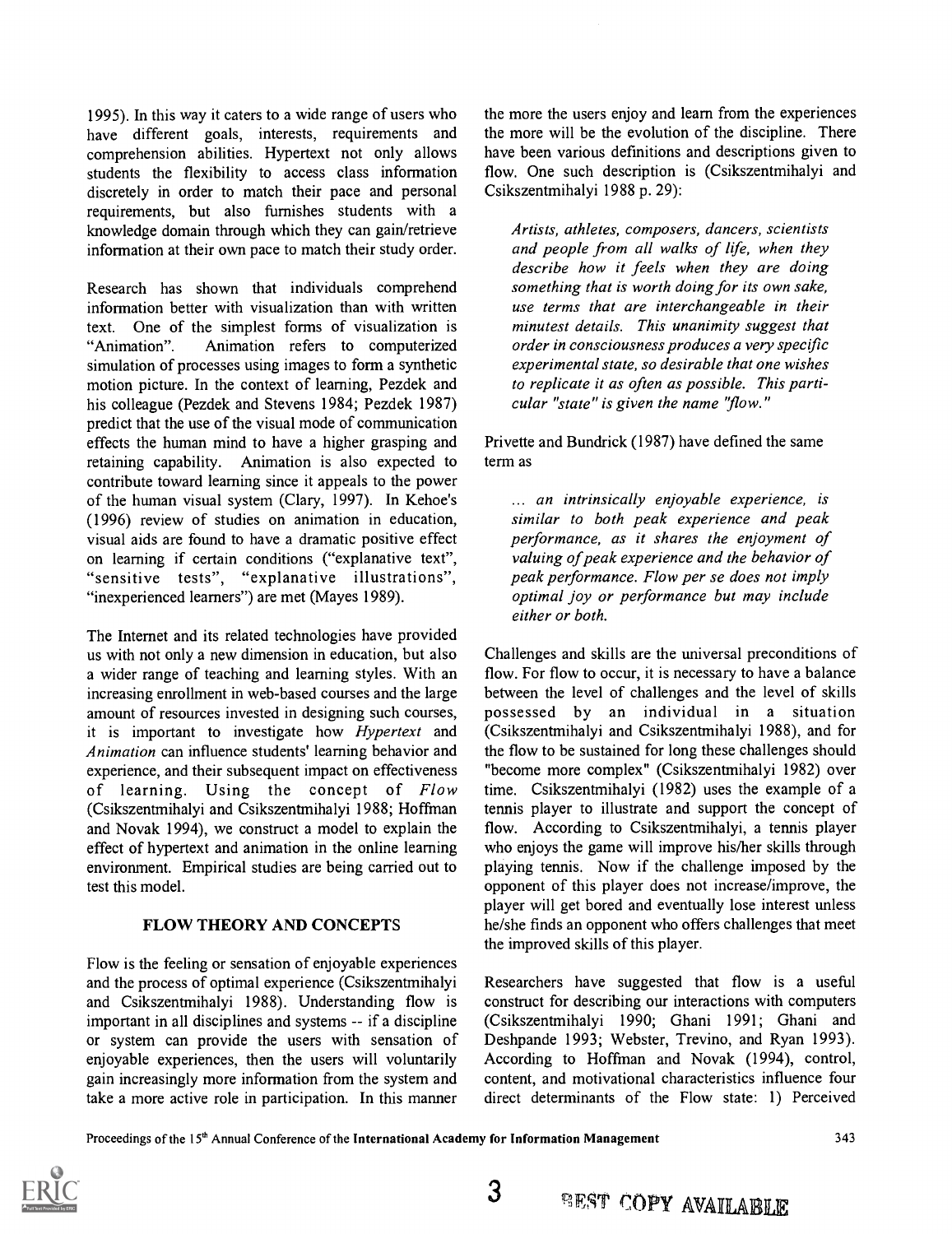congruence of skills and challenges, 2) Focused attention, 3) Interactivity, and 4) Telepresence. Their model consists of an environment having various exit points. Only perceived congruence (of skills and challenges) and focused attention are examined in this research. The "perceived congruence of skills and challenges" condition is the prerequisite for flow to occur. Once the congruence between skills and challenges is achieved, flow is initiated. It is important to note that in order to sustain this flow state, congruence should always be present. During the flow state, the user experiences enjoyable feelings. At the same time this environment stretches a user's capabilities in learning new skills and enhances his/her "self-esteem and personal complexity" (Hoffinan and Novak 1994). Any disparity between skills and challenges will result in the user either exiting the activity or selecting a more congruential activity (i.e., an activity where the user perceives a balance between his/her skills and the challenges offered by the system/activity). In other words, for a system or an activity to provide flow to its users, it should be flexible enough to continually match the skills of the involved users with challenges imposed by the system/activity. The system or activity has to cater to the improving skills of the involved users as they continue using the system or performing the activity.

Focused attention is necessary to induce flow. Focused attention is defined as the "centering of attention on a limited stimulus field" (Csikszentmihalyi 1977). According to Csikszentmihalyi and Csikszentmihalyi (1988), when one is in flow, "one simply does not have enough attention left to think about anything else". The concentration is so immense that the individual does not have any thoughts of being happy or being sad or in fact anything else but the activity. The following is Csikszentmihalyi and Csikszentmihalyi's (1988) description of the flow experience of a young basketball player. While playing the game, s/he completely concentrates in it. Everything that matters to this player is the court. The player forgets or lays aside any other thoughts and feelings of problems such as fighting with his steady girl. This is due to involvement in the activity where the mind is totally concentrating in that activity. Flow can never be experienced if there is no complete involvement or concentration in an activity.

Interactivity is the availability of immediate feedback between entities. This exchange of information and feedback is in form of a sensory dialogue. It is important for an activity to be interactive to induce and maintain flow. In terms of human computer interactions, interactivity can be thought of as an activity where the

user requests some action to be performed and the computer responds to that request by taking the appropriate action or displaying the results to the user. An example is that of performing a search on the web using a search engine. To carry out the search, the user will first enter the text to be searched. This text forms the input from the user to the computer. The search engine would respond to the user's request by presenting the search results to the user. The system and activity is interactive because the system output depends on the results of the search. Since our system is a "static" learning module, we will not examine interactivity in this research.

Telepresence is the feeling of being present in a place different from your immediate physical location. Such a feeling is achieved while interacting with a medium such as one involving virtual reality. As hypertext and animation are expected to produce minimal effect, if any, on telepresence, we will not include it in this research.

> FIGURE 1 RESEARCH MODEL



#### PROPOSED MODEL

Our research question is: "How does the inclusion of hypertext and animation effect flow in the online educational environment and what are their implications on effectiveness of learning (measured by performance in a test)?" Our model will focus on the impact of hypertext and animation on skills, challenges, focused attention, flow, and test performance.

4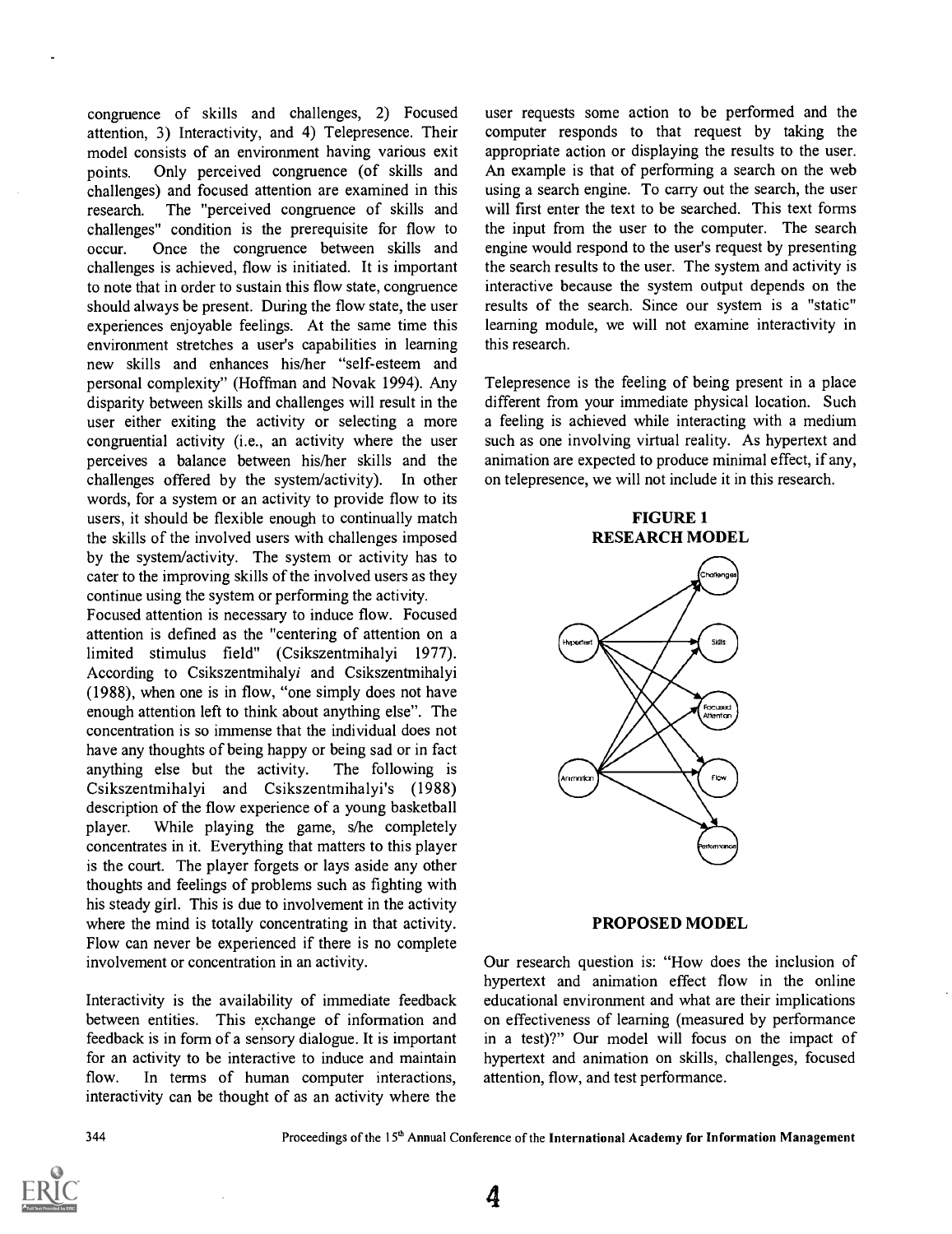Our model hypothesizes that:

(A) Hypertext decreases challenges, and increases perceived skills, focused attention, flow, and effectiveness of learning (measured by test performance).

We hypothesize that hypertext will lead to improved perceived congruence of challenges and skills by decreasing challenges in learning the domain and increasing users' perceived skills in the domain. With the availability of hypertexts that provide explanations on difficult terms, the challenge in learning the domain is decreased. Since hypertexts reduce the difficulty in learning the domain by providing explanations on difficult terms, users perceive themselves to have a higher level of skills in the domain. When learning a new or challenging domain, the perceived congruence between challenges and skills will be improved by decreasing the perceived challenges and increasing the users' perceived skills in the domain. By increasing the ease and convenience of accessing explanations on difficult terms, users are also more likely to stay focus on the learning process and in using the learning module. When perceived congruence (of challenges and skills) and focused attention are achieved, flow occurs. With greater flow and focused attention on the learning module, effectiveness of learning will improve.

(B) Animation decreases challenges, and increases perceived skills, focused attention, flow, and effectiveness of learning (measured by test performance).

Similarly, providing animations of the concepts covered in the learning module decreases the challenges in learning the domain and increases the users' perceived skills. Since the domain is made more interesting to learn through animations, focused attention will increase, which further leads to flow. We hypothesize that effectiveness of learning will improve by providing visualizations of difficult concepts in the domain and through increased flow and focused attention.

### RESEARCH DESIGN AND METHODOLOGY

Figure 2 presents the proposed experimental design for the study. An Internet teaching module  $-$  developed for the department of Agronomy at the University of Nebraska-Lincoln — will be adapted for this experiment. The module presents the fundamentals of plant genetics

and is targeted towards distance learning students in the field of Agriculture. For this experiment, we will recruit only novice subjects who have no prior knowledge of plant genetics. These subjects will be randomly assigned to one of the four experimental conditions.

# FIGURE 2 EXPERIMENTAL DESIGN



The teaching module presents basic principles of plant genetics and provides a glossary of terms in plant genetics. In the hypertext version of the module, the users only need to click on the term (or more specifically, the hypertext link associated with the term) to access explanations on the term. The explanations are presented in a small Internet browser pop-up window. All the information that is available through these hypertext links is also available in the system's "glossary document". In the non-hypertext version of the module, the users will have to separately access the "glossary document" and search for the specific term to access explanations on the term. Thus, the provision of hypertext links facilitates the search process by making the explanations more "easily accessible."

In the animated version of the teaching module, animations of various processes are presented along with the text. These animations are in addition to the regular graphics, diagrams and photographs that are embedded in the text. In the non-animated version, these processes are shown in a static manner. Thus, the use of animations provides a richer mode of communicating and expressing the textual and "static graphical" information to the users.

Study data will be collected using a questionnaire administered at the end of the study and through computer logs.

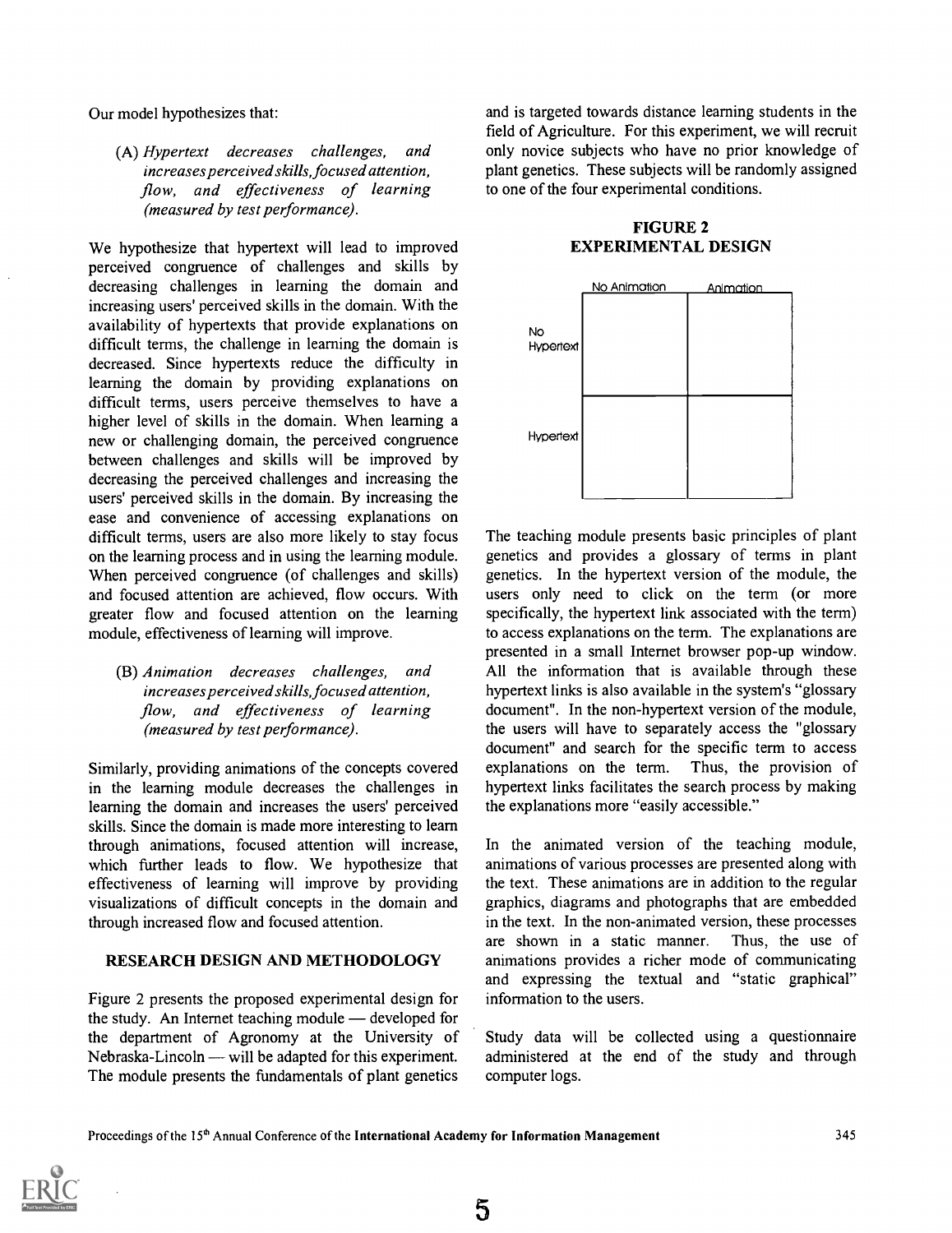#### PRELIMINARY RESULTS

We analyzed the data collected using MANOVA. Interestingly, none of our hypotheses are supported. Contrary to our hypotheses, hypertext has a negative impact on the dependent variables in the study  $(p<.05)$ while animation does not produce any significant impact on the dependent variables. We suspect the reason may be due to the small statistical power of the study. Even with a large effect size  $(f=.40)$ , the power attained is only .60. When analyzing at a medium effect size of  $f=.25$ , the power is only .28. Hence, the contrary and insignificant results may be due to Type II error. In future research, we will carry out this study with a larger sample size to assess the effect of hypertext and animation on the dependent variables proposed.

## EXPECTED CONTRIBUTION

This research assesses the degree to which Hypertext and Animation contribute toward learning in the online environment. More specifically, it examines how Hypertext and Animation influence challenges, perceived skills, focused attention, flow and effectiveness of learning. From a research standpoint, this study investigates and explains how the provision of hypertext and animation impact on effectiveness of learning. From an application standpoint, the results will be extremely useful to educators, designers, and developers of web-based training courses. With an increased understanding of the effect of online features on learning, web designers and programmers can develop better and more effective online training modules by focusing their time and attention on incorporating features that contribute toward effectiveness of learning.

### **REFERENCES**

- Clary, J. (1997, Spring), "Algorithm Animation Hypertext: Today's Learning Tools", The Spelman Science and Mathematics Journal: An Interdisciplinary Undergraduate Journal, 1(1), available at http://www.spelman.edu/ ssmj/vol1 1/ tech/clary.htm.
- Csikszentmihalyi, M. (1977), Beyond Boredom and Anxiety, second printing. San Francisco: Jossey-Bass.
- Csikszentmihalyi, M. (1982), "Towards a psychology of optimal experience", in L. Wheeler (Ed.), Review of personality and social psychology, (Vol. 2). Beverly Hills, CA: Sage.
- Csikszentmihalyi, M. (1990), Finding Flow: The psychology of engagement with everyday life. BasicBooks, A division of HarperCollins publishers.
- Csikszentmihalyi, M. and Csikszentmihalyi, I. (1988), Optimal Experience: Psychological Studies of Flow in Consciousness. Cambridge, Cambridge University Press.
- Ghani, J.A. (1991), "Flow in Human-Computer Interactions: Test of a Model," in J. Carey (ed.) Human Factors in Management Information systems: An Organizational Perspective. Norwood, NJ: Ablex.
- Ghani J.A. and Deshpande S.P. (1993), "Task Characteristics and the Experience of Optimal Flow in Human-Computer Interaction," Journal of Psychology, 128(4), 381-391.
- Hoffman D.L. and Novak, T.P. (1994), "A Process Model of Network Navigation Within a Hypermedia CME", available at http://ecommerce.vanderbilt.edu/ cme.conceptual.foundations.html.
- Kehoe, C.M. (1996), "Algorithms and Animation," available at http://www.cs.gatech.edu/grads/k/ Colleen.Kehoe/papers/lit\_review/lit\_review.html.
- Lewis, L., Snow, K., Farris, E. and Levin, D. (1999, December), "Distance Education at Postsecondary Education Institutions: 1997-98", Statistical Analysis Report, National Center for Education Statistics, available at http://nces.ed.gov/pubs2000/ 2000013 .pdf.
- Marshall, C.C. and Shipman, F.M. III (1995), "Spatial Hypertext: Designing for Change," Communications of the ACM, 38(8), 88-97.
- Mayes T.J. (1989), "The 'M-word': Multi-media Interfaces and their Role in Interactive Learning Systems," available at http://www.icbl.hw.ac.uk/ctl/ mayes/paper4.html.

 $\overline{a}$ 

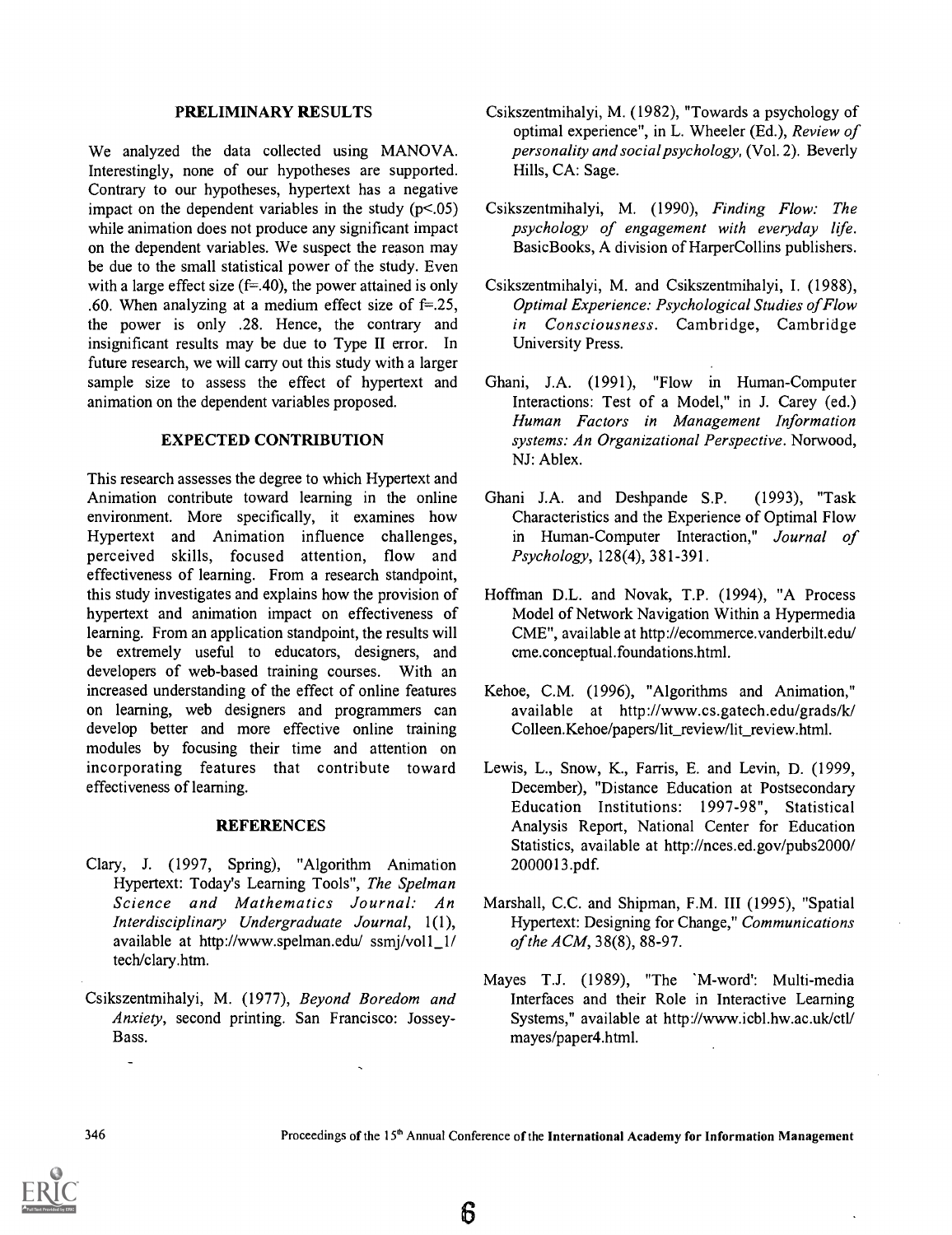- Pezdek, K. (1987), "Television Comprehension as an Example of Applied Research in Cognitive Psychology," in D.E. Berger, K. Pezdek & W.P. Banks (Eds.) Applications of Cognitive Psychology: Problem Solving, Education, and Computing. Hillsdale, N.J.: Lawrence Erlbaum.
- Pezdek, K. and Stevens, E. (1984), "Children's Memory for Auditory and Visual Information on Television," Developmental Psychology, 20, 212-218.
- Privette, G. and Bundrick, C. (1987), "Measurement of Experience: Construct and Content Validity of the Experience Questionnaire", Perceptual and Motor Skills, 65, 315-332.
- Webster, J., Trevino, L.K. and Ryan, L. (1993), "The Dimensionality and Correlates of Flow in Human Computer-Interactions," Computers in Human Behavior, 9, pp. 411-426.



 $\mathbf{r}$